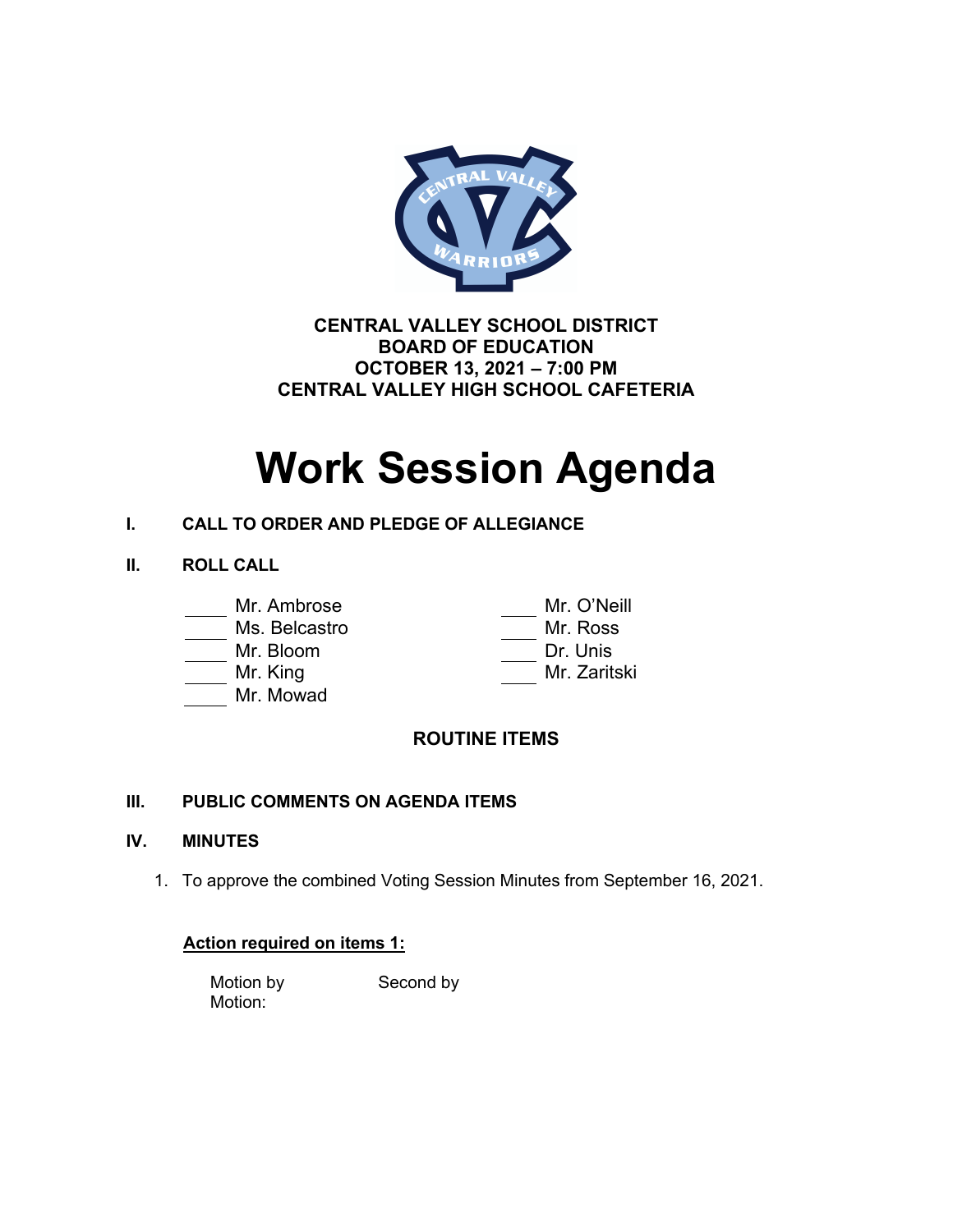### **TREASURER'S REPORT – Mr. King, Treasurer**

### **BUSINESS ITEMS**

1. The following bills and reports are submitted for approval:

- A. PAY BILLS --
- 1. Confirm the September 2021 General Fund Payments in the amount of \$3,146,941.19.
- 2. Confirm the September 2021 Cafeteria Fund Payments in the amount of \$7,891.77.
- B. REPORT --
- 1. To approve the September 2021 Berkheimer Report.

### **Action required on item 1:**

Motion:

Motion by Second by

## **AGENDA ITEMS**

### **A. BOARD/POLICY ITEMS – Ms. Belcastro, Chairperson**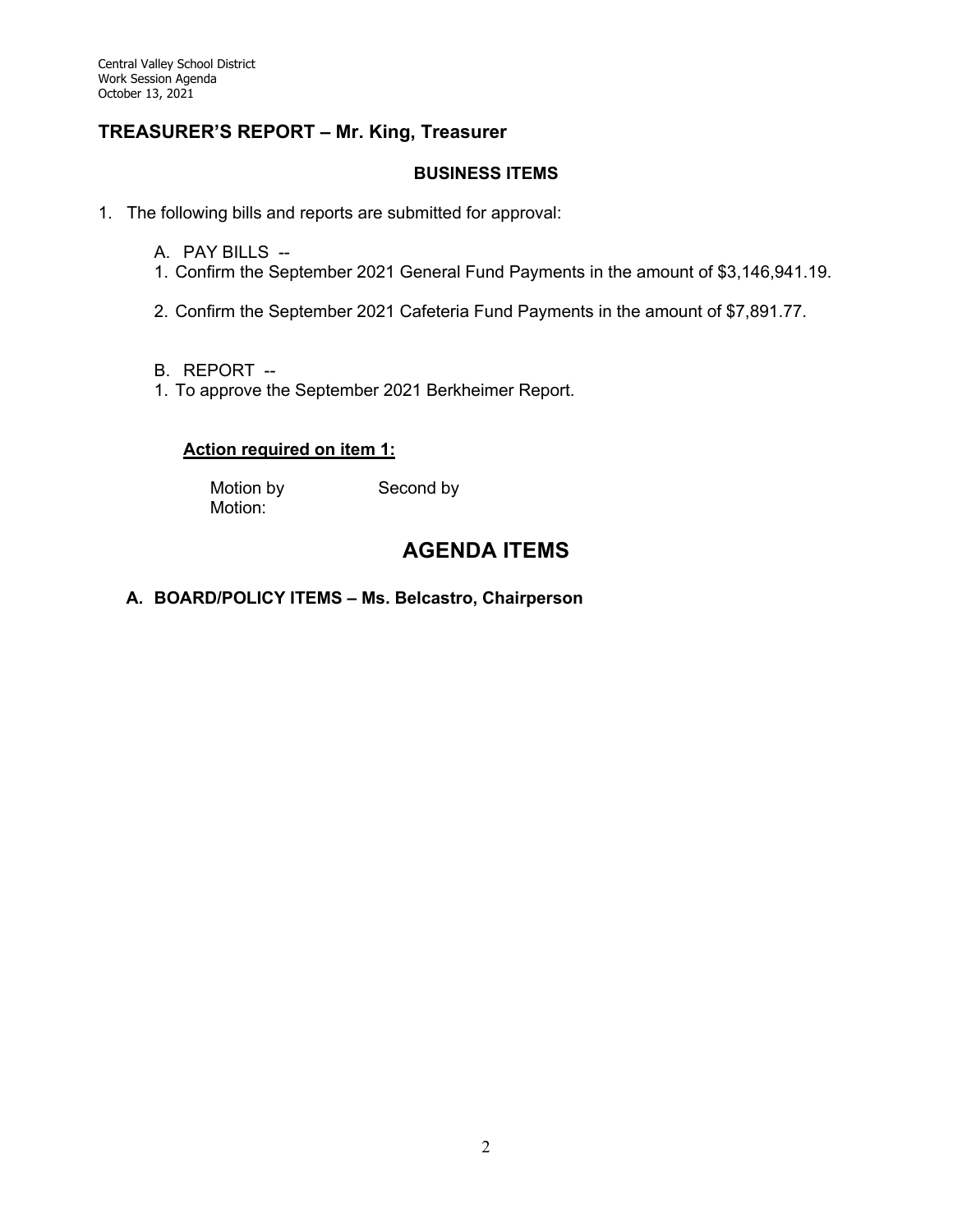### **B. NEGOTIATION ITEMS – Mr. O'Neill, Chairperson**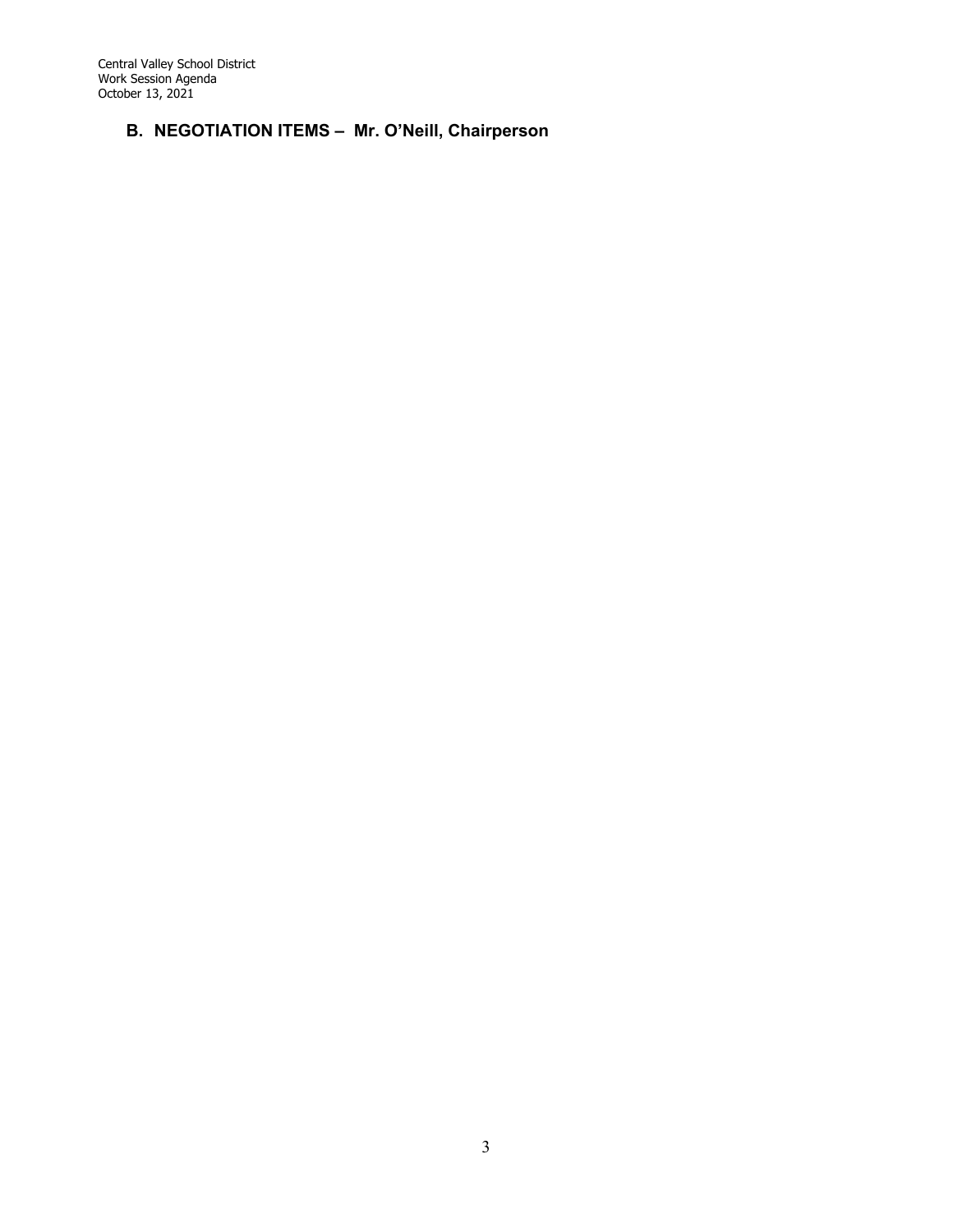### **C. EDUCATION ITEMS – Mr. Ross, Chairperson**

1. To approve/confirm the released time/staff development requests:

| <b>Conference - Location</b>                             | <b>Individual</b>             | <b>Date</b>                           |
|----------------------------------------------------------|-------------------------------|---------------------------------------|
| PHEAA Financial Aid Workshop,<br>Penn State Beaver       | Shannon Istik & Rachael Watts | 9/24/2021                             |
| Gifted Consortium Mtgs, BVIU                             | Lydia Holley                  | 10/7/21 - 5/11/2022<br>(once a month) |
| Ling Training, MIU4                                      | Mary Goss                     | 10/15/2021                            |
| Commonwealth Charter Academy<br>Tech Works, Homestead    | <b>Bill Fiedler</b>           | 10/22/2021                            |
| SAP Fall Coordinators Mtg.,<br><b>Prevention Network</b> | <b>Bernadette Mattica</b>     | 11/4/2021                             |
| PAGE Conference, Pittsburgh                              | Mary Goss                     | 11/4 & 11/5/2021                      |
| Equations Training, MIU4                                 | Mary Goss                     | 12/3/2021                             |

- 2. To approve a contract with The Watson Institute from 7/1/2021- 6/30/2022 to provide Educational Services for a student at a cost of \$95/hour.
- 3. To approve an addendum to the lease agreement with the Beaver Valley Intermediate Unit to increase the amount of space leased at Todd Lane Elementary to 4,056 square feet with the addition of one (1) classroom space.

### **Action required on items 1-3:**

Motion by Second by Motion: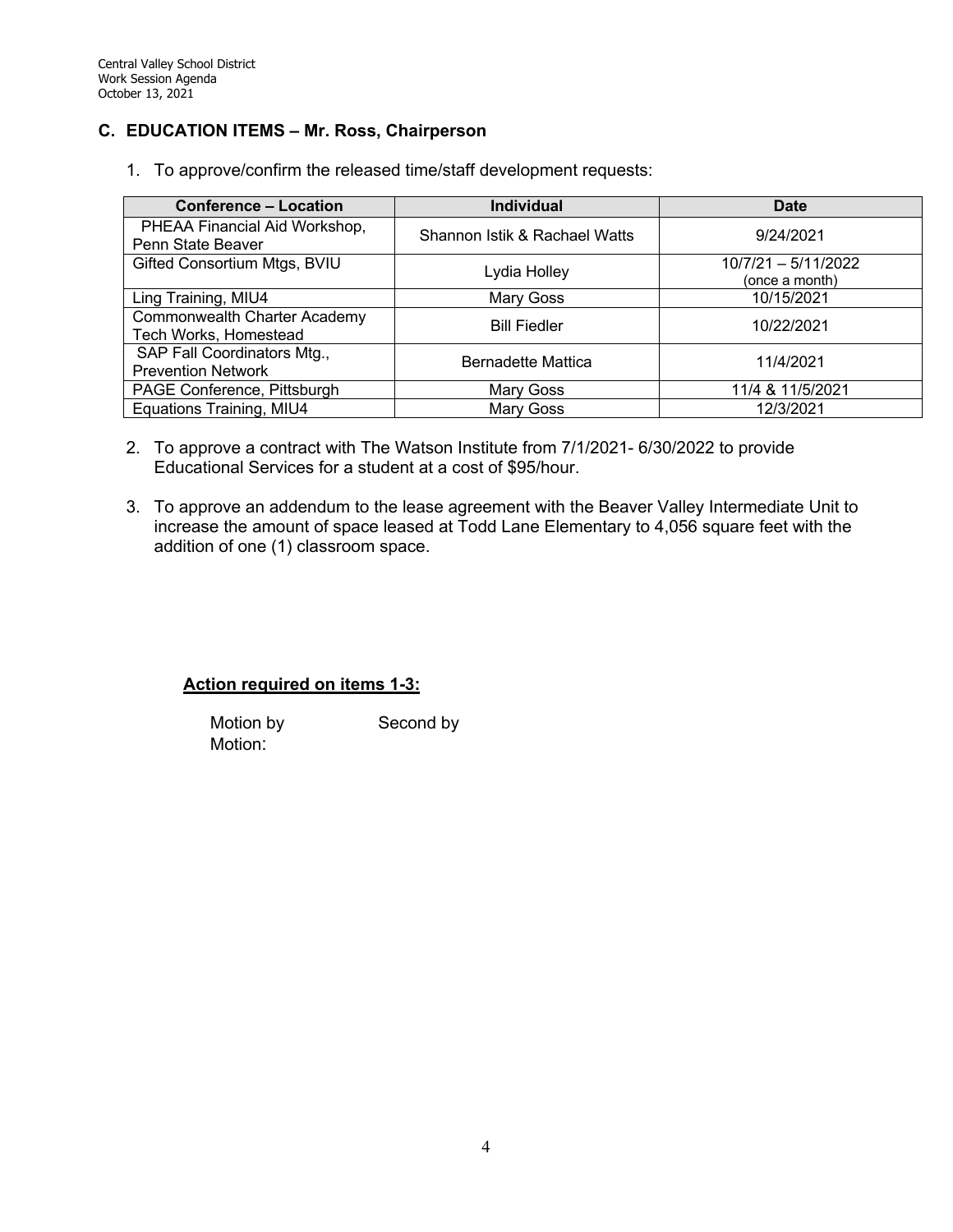# **D. TECHNOLOGY – Mr. Mowad, Chairperson**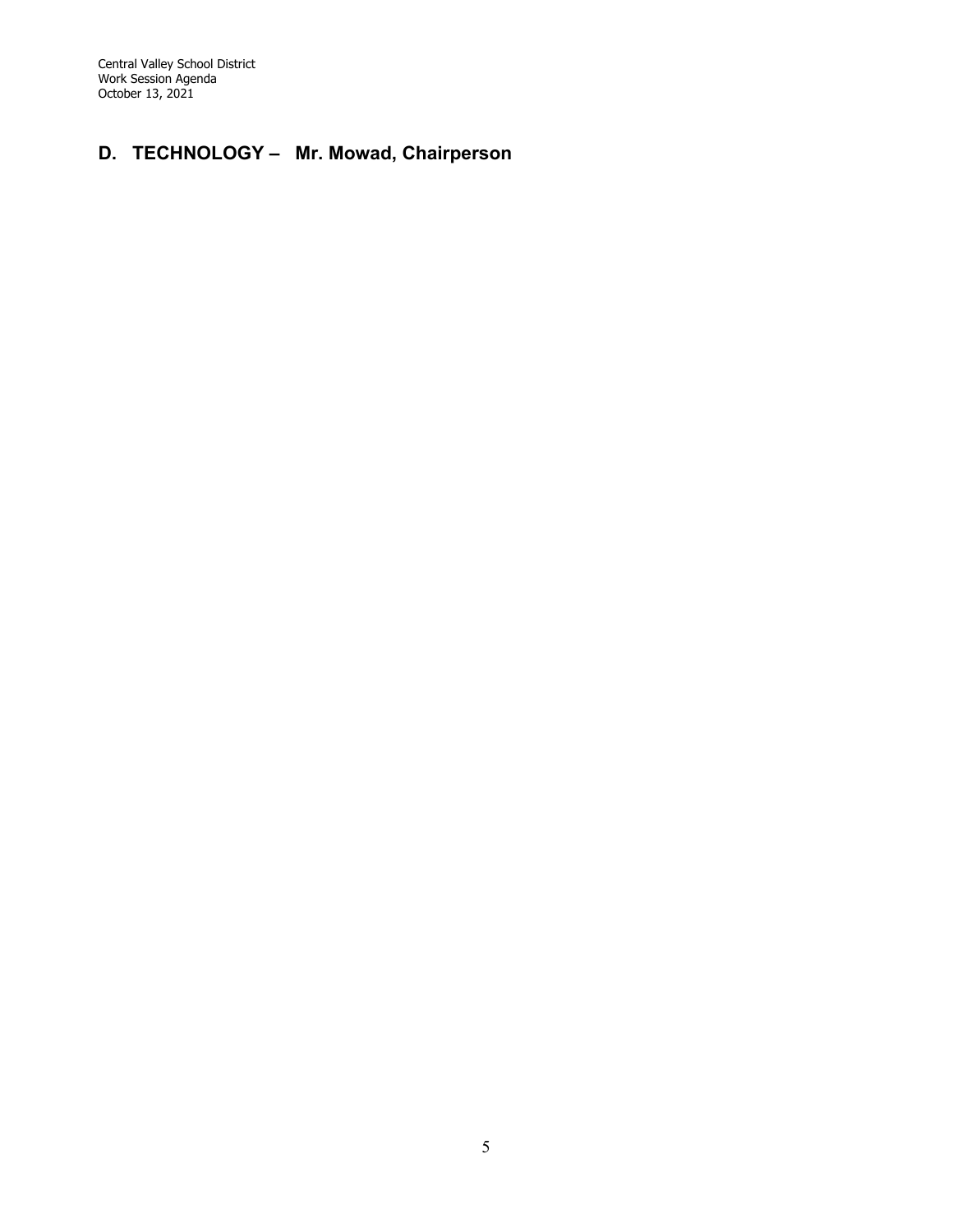### **E. ATHLETICS – Mr. King, Chairperson**

1. To approve the following Winter Coaching staff and stipends pending receipt, review and acceptance of all clearances:

| <b>Boys' Basketball</b>  |                                     |            |
|--------------------------|-------------------------------------|------------|
| <b>Brandon Ambrose</b>   | <b>Head Varsity Coach</b>           | \$8,234.00 |
| <b>Mark Miller</b>       | <b>Assistant Varsity Coach</b>      | \$2,295.00 |
| <b>Trevor George</b>     | Head JV Coach                       | \$1,400.00 |
| <b>Brian O'Neil</b>      | <b>Assistant JV Coach</b>           | \$1,000.00 |
| <b>Tyler Walker</b>      | <b>Volunteer Assistant Coach</b>    | \$0        |
| John George              | Eighth Grade Head Coach             | \$1,000.00 |
| <b>Brendan McKeel</b>    | Seventh Grade Head Coach            | \$1,000.00 |
| <b>James Kirker</b>      | <b>Volunteer Assistant MS Coach</b> | \$0        |
| <b>Girls' Basketball</b> |                                     |            |
| Chris Raso               | <b>Head Varsity Coach</b>           | \$7,994.00 |
| Ray Pranskey             | <b>Assistant Varsity Coach</b>      | \$2,440.00 |
| Mark Lyons               | JV Head Coach                       | \$1,061.00 |
| TBD                      | <b>Volunteer Assistant Coach</b>    | \$0        |
| <b>TBD</b>               | <b>Volunteer Assistant Coach</b>    | \$0        |
| <b>Wrestling</b>         |                                     |            |
| <b>Kevin Mroz</b>        | <b>Head Varsity Coach</b>           | \$3,476.00 |
| <b>Jake Turley</b>       | <b>Assistant Varsity Coach</b>      | \$1,500.00 |
| Joe Smith                | <b>MS Head Coach</b>                | \$1,000.00 |
| <b>Matt Dickinson</b>    | <b>Volunteer Assistant</b>          | \$0        |
| <b>Bruce Morgan</b>      | <b>Volunteer Assistant</b>          | \$0        |
| <b>Gymnastics</b>        |                                     |            |
| Terri Gazda              | <b>Head Varsity Coach</b>           | \$2,532.00 |
| <b>Cherie Mulford</b>    | <b>Volunteer Assistant</b>          | \$0        |
| Jessica Hysong-Irwin     | <b>Volunteer Assistant</b>          | \$0        |
| <b>Swimming</b>          |                                     |            |
| Larry Palochek           | <b>Head Varsity Coach</b>           | \$3,476.00 |
| Lydia Holley             | <b>Diving Coach</b>                 | \$983.00   |
| Mark Elder               | <b>Volunteer Assistant</b>          | \$0        |
| <b>Hannah Palochek</b>   | <b>Volunteer Assistant</b>          | \$0        |
| <b>Heather Spinelli</b>  | <b>Volunteer Assistant</b>          | \$0        |
| Hannah Palochek          | <b>Volunteer Assistant</b>          | \$0        |
| <b>Heather Spinelli</b>  | <b>Volunteer Assistant</b>          | \$0        |

2. To approve an agreement with the Beaver Area School District for the use of their swimming pool for the 2021-2022 school year.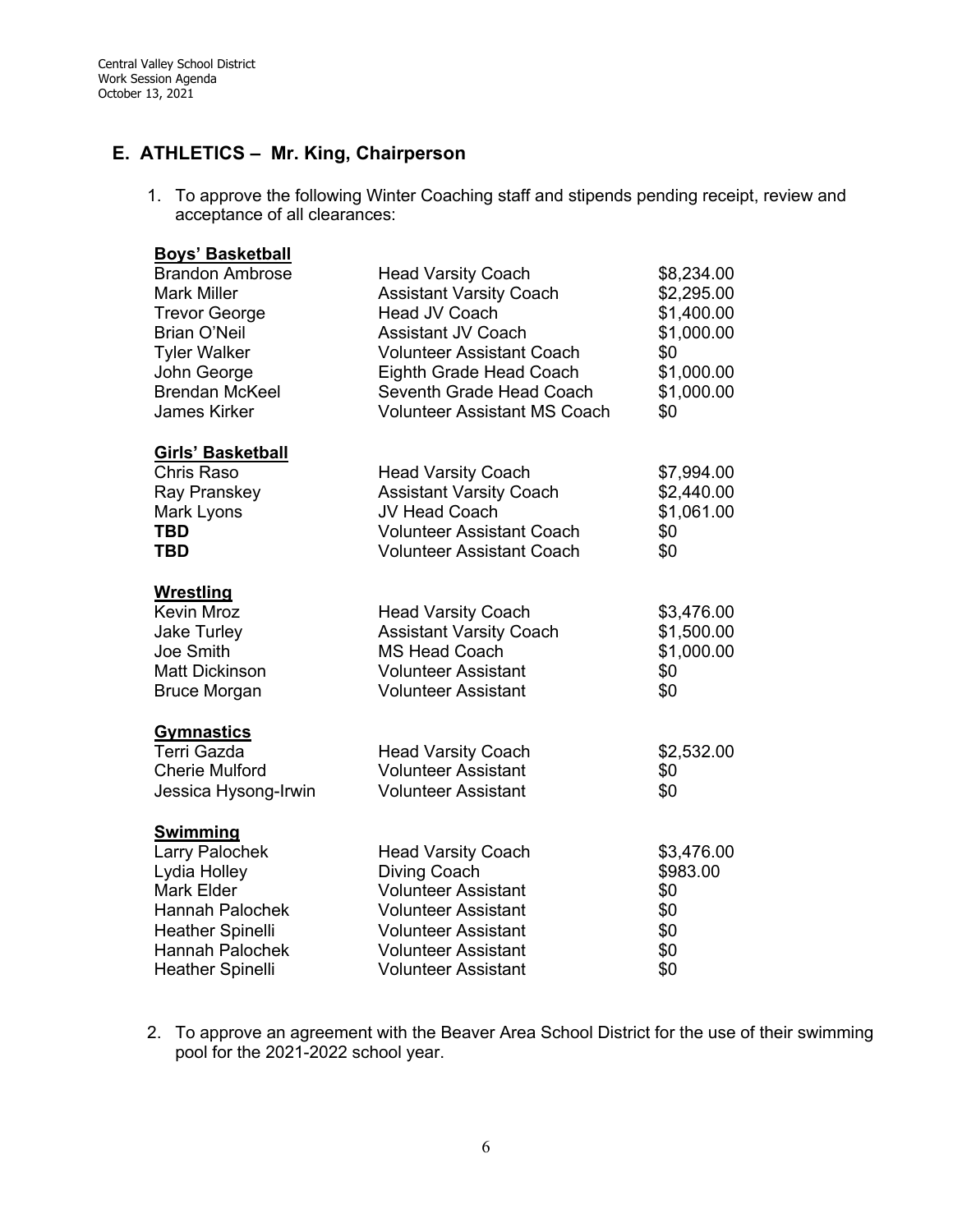- 3. To approve the following sponsors for intramural bowling for the 2021-2022 school year for up to 100 hours at \$12.00 an hour. Roxanne Delon - High School Jennifer Jones - Middle School Jennifer Manganello - Todd Lane Debbie Guiliani - Todd Lane
- 4. To pre-approve the varsity baseball team for a spring trip to Coco Beach, Florida, from March 16, 2022 – March 21, 2022.
- 5. To pre-approve the varsity softball team for a spring trip to Pigeon Forge, Tennessee, March 24, 2022 through March 27, 2022.

### **Action required on items 1-5:**

Motion:

Motion by Second by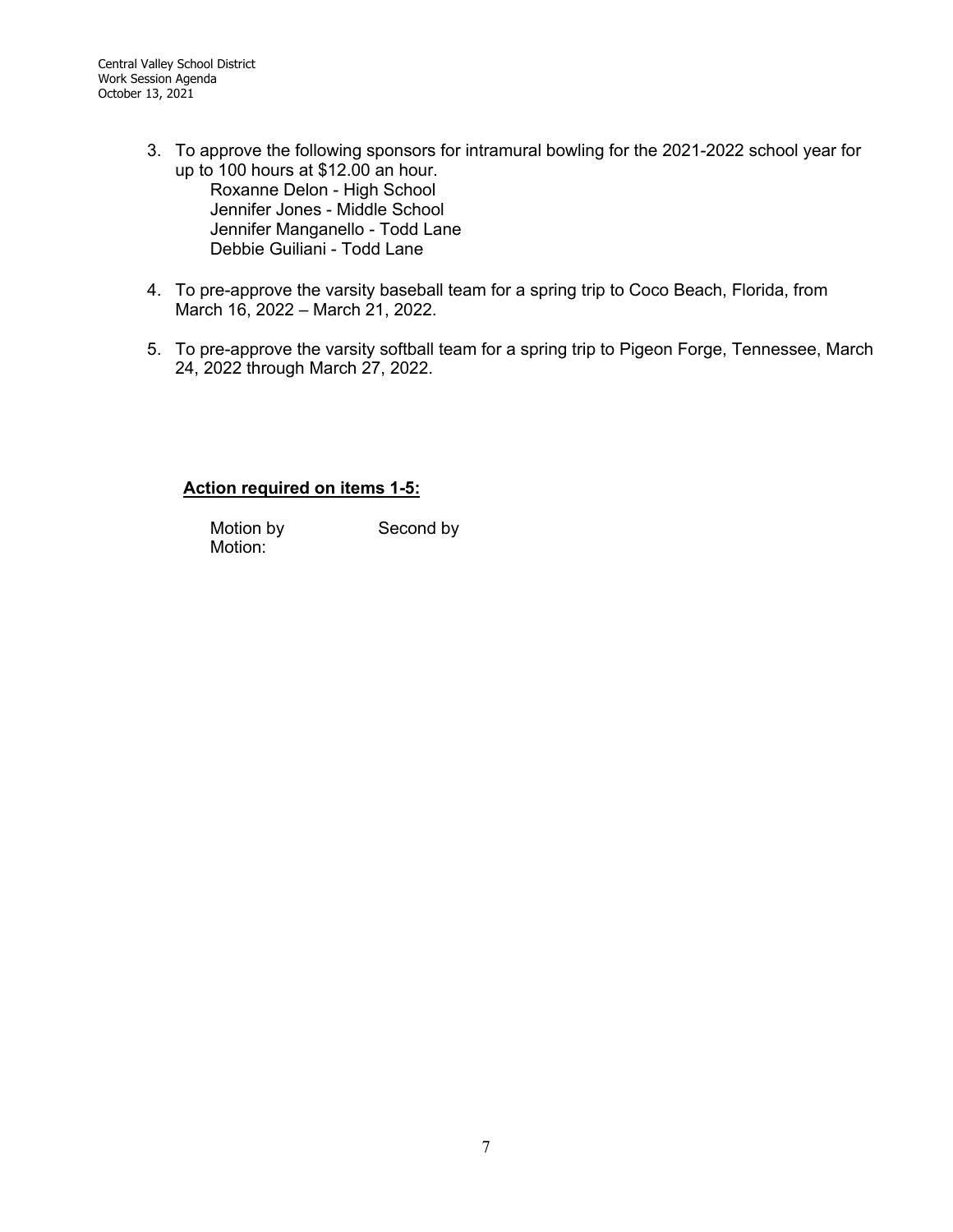# **F. EXTRA CURRICULAR ACTIVITIES – Dr. Unis, Chairperson**

# **FYI – Field Trips**

| <b>Destination</b>                  | Group                                  | <b>Date</b>      |
|-------------------------------------|----------------------------------------|------------------|
| Raccoon Creek State Park Lake       | HS Conservation Science & Ecology      | 10/2 & 10/3/2021 |
| Mock Trial Boot Camp, Riverside HS  | <b>MS Gifted</b>                       | 10/8/2021        |
| Flight 93 Memorial, Shanksville, PA | Grade 8 Honors Reading                 | 10/11/2021       |
| <b>CCBC</b> Dome                    | Grade 8 BC Energy & Adv. Manufacturing | 10/14/2021       |
|                                     | Careers                                |                  |
| Kennywood                           | <b>HS Students</b>                     | 10/16/2021       |
| Science on the Run, New Brighton    | <b>TL Gifted</b>                       | 10/19/2021       |
| School District                     |                                        |                  |
| Riverside HS                        | <b>MS Gifted</b>                       | 10/27/2021       |
| Westminster College, PA             | <b>HS Honors Chorus</b>                | 10/28, 10/29, &  |
|                                     |                                        | 10/30/21         |
| Robotics Experience, BVIU           | Grade 6 Gifted                         | 12/9/2021        |
| Sharon HS                           | <b>HS District Chorus</b>              | 2/10 & 2/11/2022 |
| <b>Butler Area Intermediate HS</b>  | <b>HS Region Chorus</b>                | 3/24, 3/25/2022  |
| Allegheny General Hospital          | HS Anatomy/Physiology                  | 3/24/2022        |
| Carnegie Science Center             | Grade 4                                | 5/27/2022        |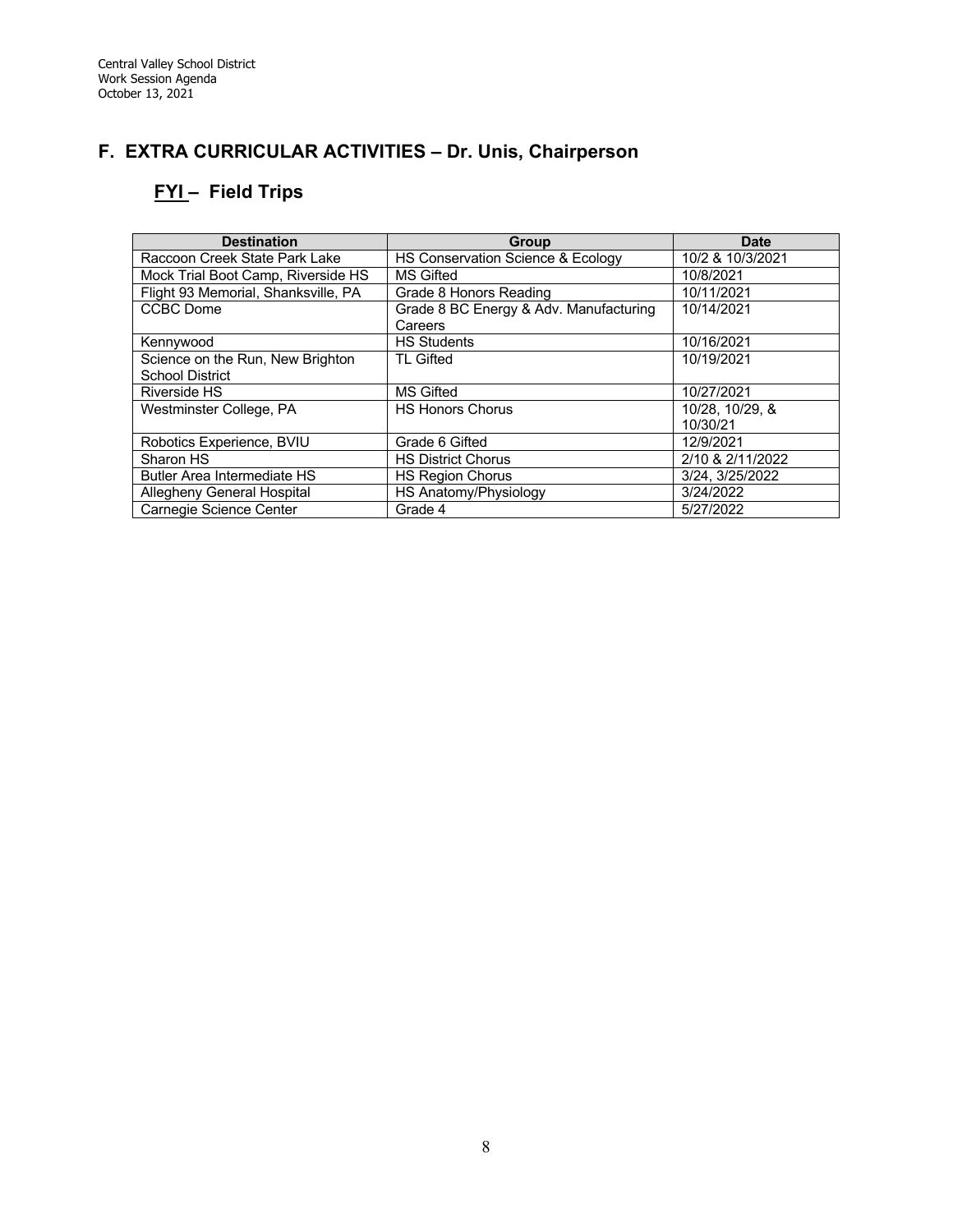# **G. BUILDINGS AND GROUNDS – Mr. Zaritski, Chairperson**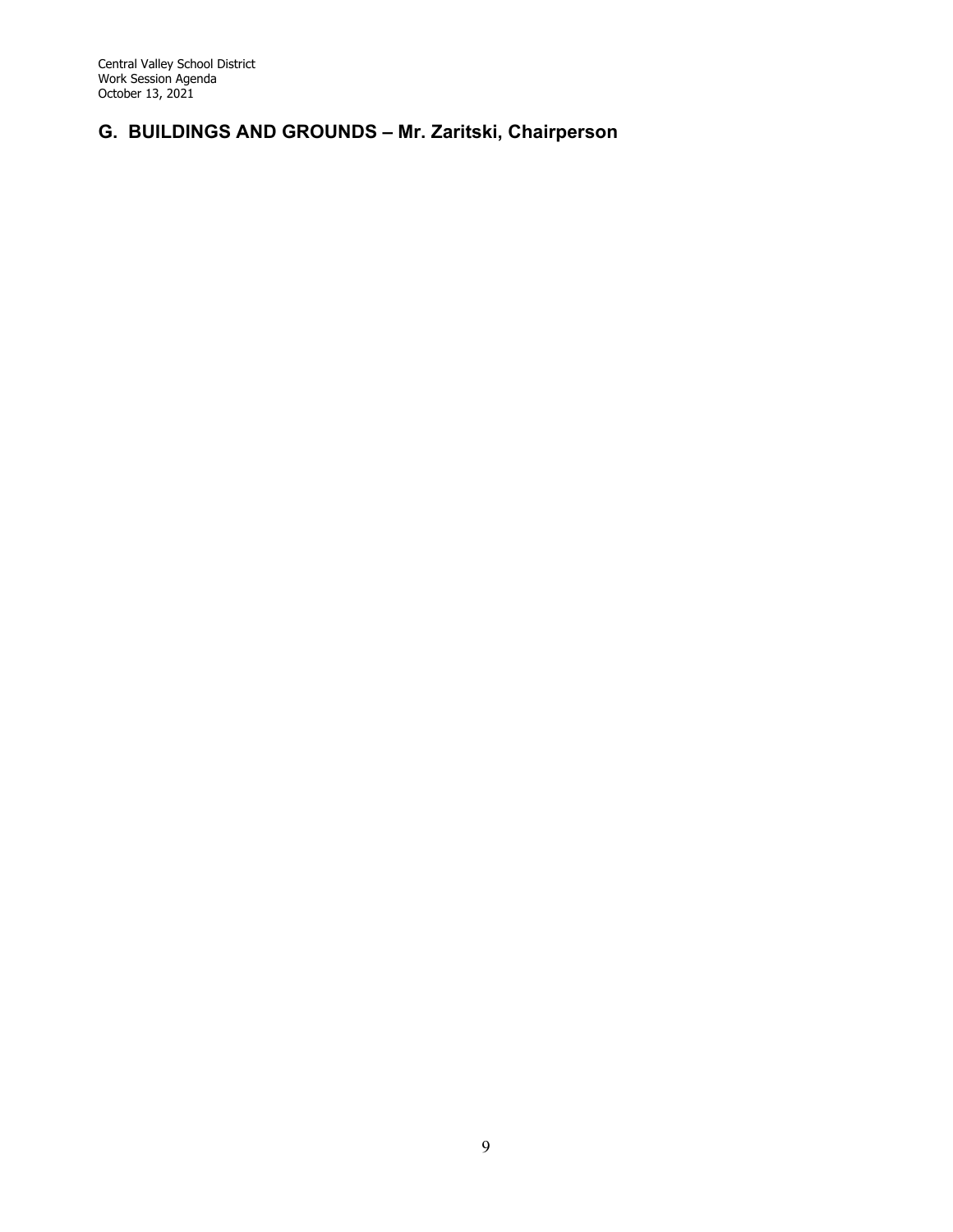### **H. PERSONNEL ITEMS – Mr. Bloom, Chairperson**

- 1. To approve the additions to the 2021/2022 Substitute List pending receipt, review, and acceptance of all clearances.
- 2. To approve the resignation of Patricia Conkle, paraprofessional, effective October 15, 2021.
- 3. To approve a FMLA request for a paraprofessional from September 23, 2021 through December 23, 2021.
- 4. To approve a FMLA request for a teacher from November 15, 2021 through March 23, 2022.
- 5. To approve an unpaid leave request for a teacher from March 24, 2022 through June 3, 2022.
- 6. To approve an intermittent leave for a cafeteria worker from September 28, 2021 through June 3, 2022.
- 7. To approve a FMLA request for a paraprofessional from August 27, 2021 through November 8, 2021.
- 8. To accept the resignation of Daniel Gallagher, custodian, effective immediately.

### **Action required on items 1-8:**

Motion by Second by Motion